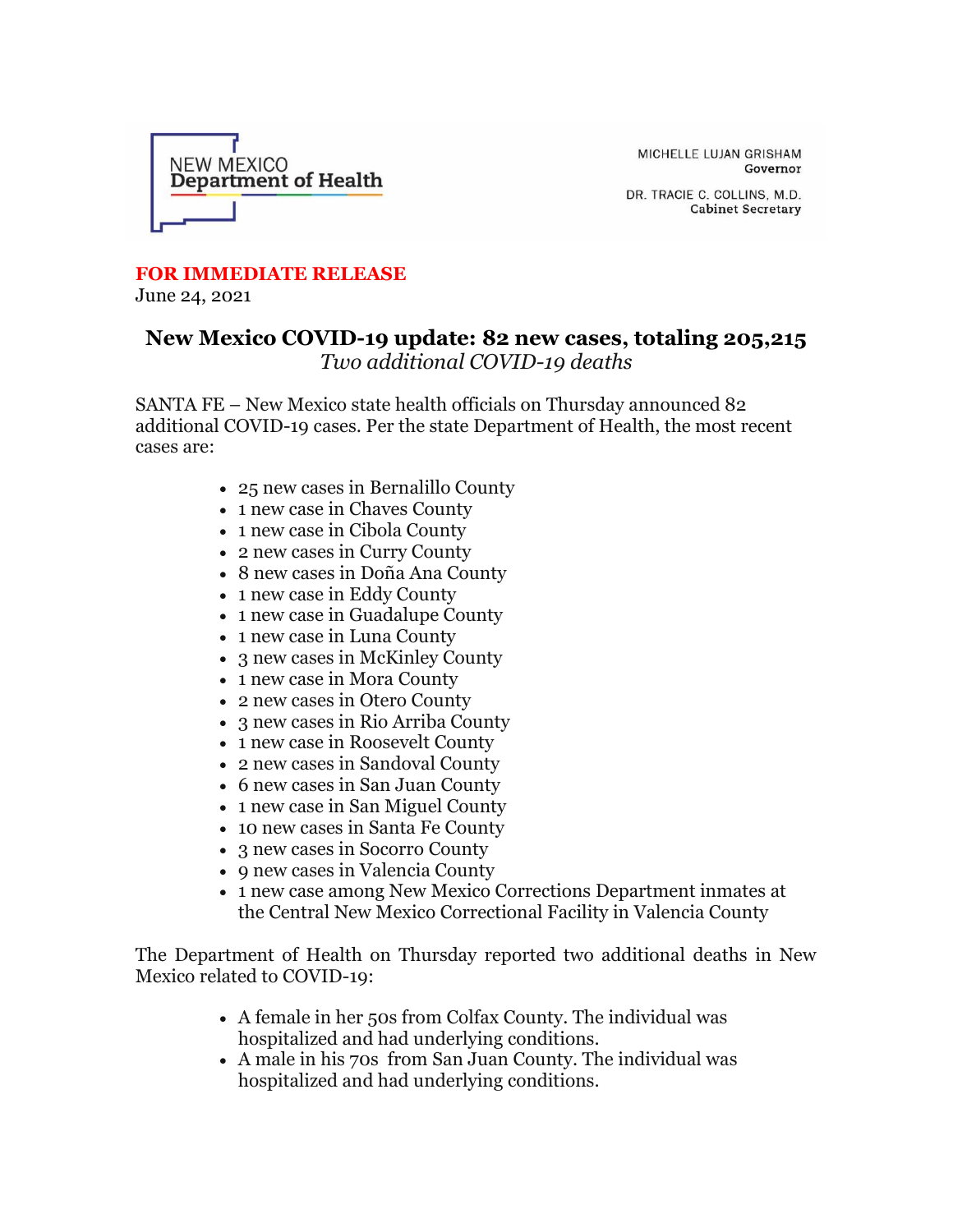The number of deaths of New Mexico residents related to COVID-19 is now 4,334.

The ten ZIP codes across the state with the most COVID-19 cases on Thursday, Jun. 24 are:

- $87031 6$
- $87114 4$
- $87120 4$
- $\cdot$  87506 4
- $88005 4$ •  $87102 - 3$
- $87105 3$
- $87111 3$
- $87123 3$
- $87508 3$

Daily case counts and test numbers are raw data based on information the state receives today - meaning data that has not yet been scrutinized to identify potential duplicates or late-arriving positives or negatives. By contrast, the [Red Yellow Green](https://r20.rs6.net/tn.jsp?f=001NnR-q-l2uHUzblsyVd-RLuDbZ4zkmKCsDV-HDKKmFKy4IQn2QI5g0QUpfXtv98C8xjaXj9sJ6qSJRCcPyHjpFWIMIQ-8igtAEsrujGHo_JW_l3MlHMUiaVtWVJdeNbkuc2Dth-nhCh8zhvTGVeJGChgbBbim9o3QsyPNGHdnRjHo3-i8ErqptNtcCIAAklYSyWKktjwDUk01QYsTsmxuGom7GXqHX4G2&c=iBA7o0diL7Tas88bii3TF9Cf6CusCjMcQvBB4hDvCN1FIsOzYcSN5Q==&ch=Aqv5Fh_R6odg6fTNUNjs0-zCOfR4BjhqgzWTTu5pKaRJge8IR5EyMw==)  [county-level analysis](https://r20.rs6.net/tn.jsp?f=001NnR-q-l2uHUzblsyVd-RLuDbZ4zkmKCsDV-HDKKmFKy4IQn2QI5g0QUpfXtv98C8xjaXj9sJ6qSJRCcPyHjpFWIMIQ-8igtAEsrujGHo_JW_l3MlHMUiaVtWVJdeNbkuc2Dth-nhCh8zhvTGVeJGChgbBbim9o3QsyPNGHdnRjHo3-i8ErqptNtcCIAAklYSyWKktjwDUk01QYsTsmxuGom7GXqHX4G2&c=iBA7o0diL7Tas88bii3TF9Cf6CusCjMcQvBB4hDvCN1FIsOzYcSN5Q==&ch=Aqv5Fh_R6odg6fTNUNjs0-zCOfR4BjhqgzWTTu5pKaRJge8IR5EyMw==) provides a highly accurate picture for a two-week period of time.

Previously reported numbers included one case that has been identified as a duplicate in Torrance County; this has been corrected. Three cases were determined to be among inmates at the Otero County Federal Prison Facility and are now reported as such.

Including the above newly reported cases, New Mexico has now had a total of 205,215 COVID-19 cases:

- Bernalillo County: 59,024
- Catron County: 98
- Chaves County: 9,066
- Cibola County: 2,903
- Colfax County: 799
- Curry County: 5,323
- De Baca County: 178
- Doña Ana County: 25,089
- Eddy County: 6,942
- Grant County: 1,748
- Guadalupe County: 466
- Harding County: 13
- Hidalgo County: 366
- Lea County: 8,446
- Lincoln County: 1,763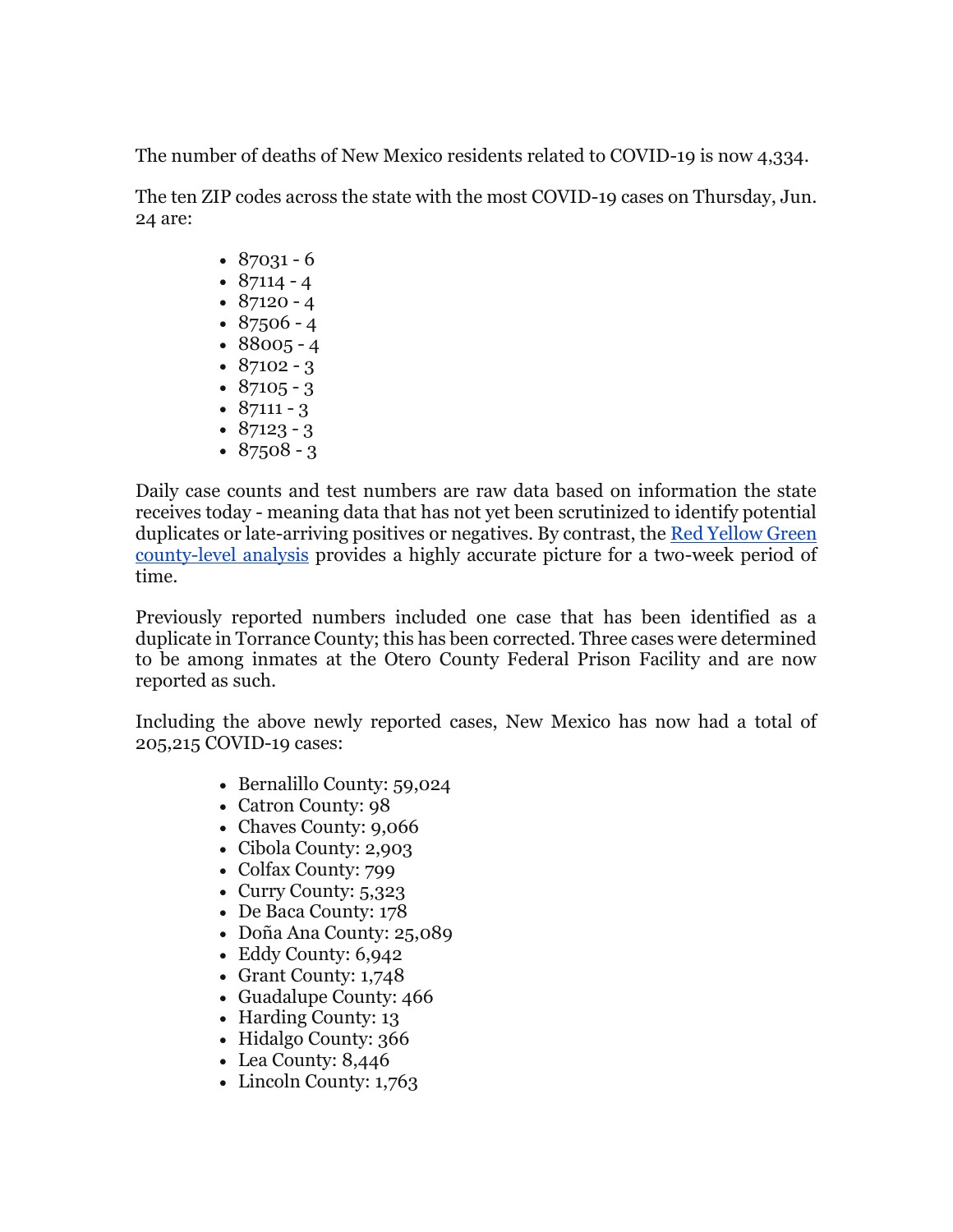- Los Alamos County: 537
- Luna County: 3,377
- McKinley County: 12,374
- Mora County: 174
- Otero County: 4,069
- Quay County: 537
- Rio Arriba County: 3,769
- Roosevelt County: 2,030
- Sandoval County: 12,234
- San Juan County: 15,691
- San Miguel County: 1,404
- Santa Fe County: 10,591
- Sierra County: 781
- Socorro County: 1,328
- Taos County: 1,712
- Torrance County: 884
- Union County: 259
- Valencia County: 6,900

County totals are subject to change upon further investigation and determination of residency of individuals positive for COVID-19.

The Department of Health currently reports the following numbers of COVID-19 cases among individuals held by federal agencies at the following facilities:

- Cibola County Correctional Center: 445
- Otero County Federal Prison Facility: 447
- Otero County Processing Center: 257
- Torrance County Detention Facility: 204

The Department of Health currently reports the following numbers of COVID-19 cases among individuals held by the New Mexico Corrections Department at the following facilities:

- Central New Mexico Correctional Facility in Valencia County: 299
- Guadalupe County Correctional Facility: 253
- Lea County Correctional Facility: 762
- Northeast New Mexico Correctional Facility in Union County: 167
- Northwest New Mexico Correctional Center in Cibola County: 128
- Otero County Prison Facility: 473
- Penitentiary of New Mexico in Santa Fe County: 219
- Roswell Correctional Center: 229
- Southern New Mexico Correctional Facility in Doña Ana County: 231
- Springer Correctional Center in Colfax County: 151
- Western New Mexico Correctional Facility in Cibola County: 75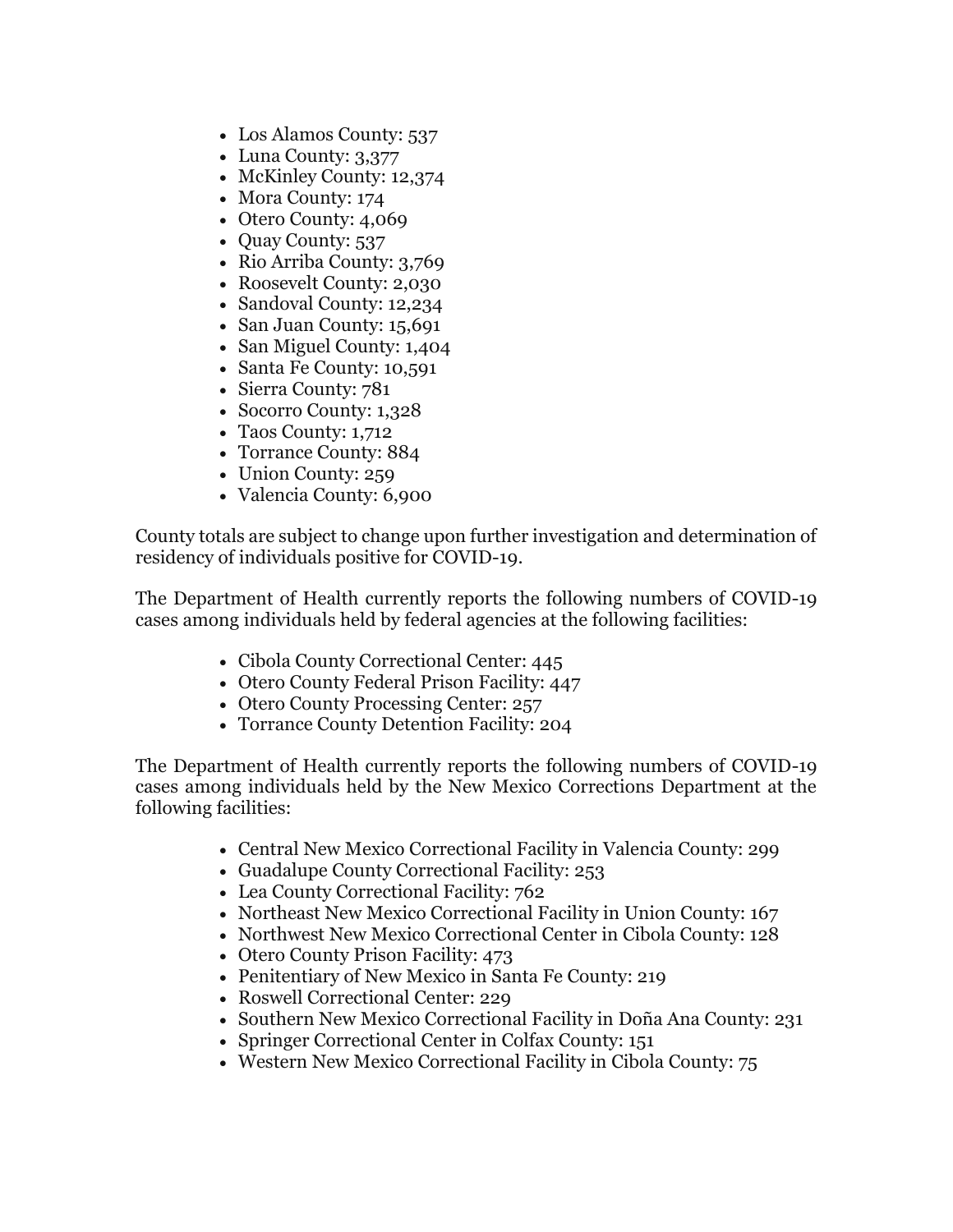As of today, there are 68 individuals hospitalized in New Mexico for COVID-19. This number may include individuals who tested positive for COVID-19 out of state but are currently hospitalized in New Mexico. This number does not include New Mexicans who tested positive for COVID-19 and may have been transferred to a hospital out of state.

As of today, there are 193,878 COVID-19 cases designated as having recovered by the New Mexico Department of Health.

The Department of Health has identified at least one positive COVID-19 case in residents and/or staff in the past 28 days at the following long-term care facilities:

- Aztec Healthcare in Aztec
- BeeHive Homes Farmington
- Cedar Ridge Inn in Farmington
- Good Samaritan Society Las Cruces
- Laguna Rainbow Care Center in Casa Blanca
- The Rio at Las Estancias in Albuquerque
- Sierra Hill Assisted Living in Truth or Consequences
- Sombrillo Nursing Home in Los Alamos
- Sugar Hollow Assisted Living Community in Albuquerque

The Department of Health has detected community spread in the state of New Mexico and is investigating cases with no known exposure. The agency reports that given the infectious nature of the virus it is likely other residents are infected but yet to be tested or confirmed positive. To that end, **all New Mexicans have been instructed to stay home except for outings absolutely necessary for health, safety, and welfare**. These additional restrictions have been enacted to aggressively minimize person-to-person contact and ensure spread is mitigated. New Mexicans are strongly urged to limit travel to only what is necessary for health, safety, and welfare.

The New Mexico Department of Health has active investigations into the positive patients, which includes contact tracing and swabs of symptomatic individuals who have had contact with the positive cases.

Every New Mexican must work together to stem the spread of COVID-19. **Stay home, especially if you are sick. Wear a mask or face covering when in public and around others.**

New Mexicans who report symptoms of COVID-19 infection, such as fever, cough, shortness of breath, chills, repeated shaking with chills, muscle pain, headache, sore throat, congestion or runny nose, nausea or vomiting, diarrhea, and/or loss of taste or smell should call their health care provider or the NMDOH COVID-19 hotline immediately (1-855-600-3453).